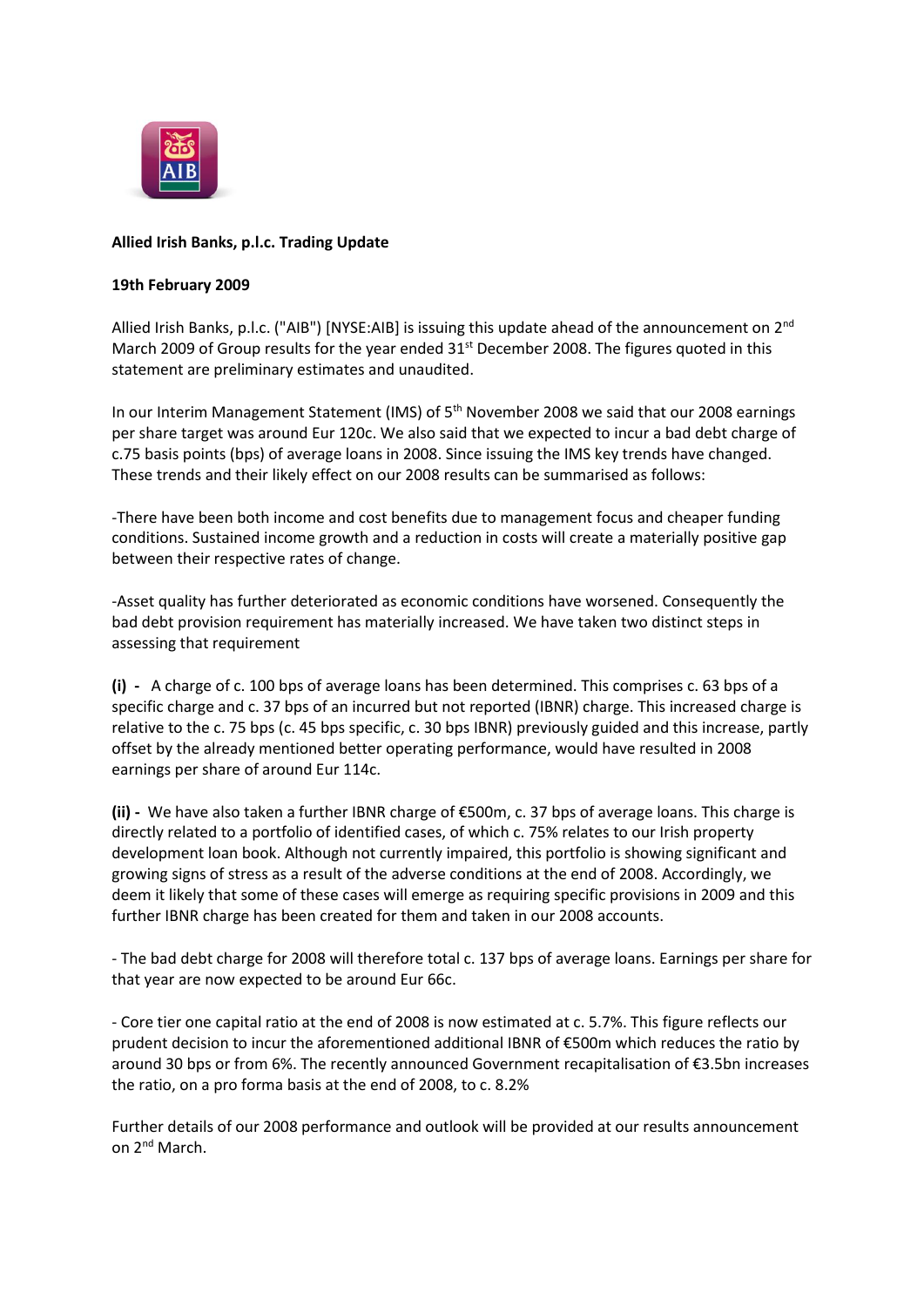## **For further information please contact:**

Alan Kelly General Manager, Group Finance AIB Group Bankcentre Ballsbridge Dublin 4 Tel: +353-1-6600311 Ext 12162

or

Catherine Burke Head of Corporate Relations AIB Group Bankcentre Ballsbridge Dublin 4 Tel: +353-1-6600311 Ext 13894

## **Forward-looking statements**

This document contains certain forward-looking statements within the meaning of the United States Private Securities Litigation Reform Act of 1995 with respect to the financial condition, results of operations and business of the Group and certain of the plans and objectives of the Group. In particular, certain statements with regard to management objectives, trends in results of operations, margins, risk management, competition and the impact of changes in Financial Reporting Standards are forward-looking in nature. These forward-looking statements can be identified by the fact that they do not relate only to historical or current facts. Forward looking statements sometimes use words such as 'aim', 'anticipate', 'target', 'expect', 'estimate', 'intend', 'plan', 'goal', 'believe', or other words of similar meaning. Examples of forward-looking statements include among others, statements regarding the Group's future financial position, income growth, business strategy, projected costs, capital position, estimates of capital expenditures, and plans and objectives for future operations. Because such statements are inherently subject to risks and uncertainties, actual results may differ materially from those expressed or implied by such forward-looking information. By their nature, forward-looking statements involve risk and uncertainty because they relate to events and depend on circumstances that will occur in the future. There are a number of additional factors that could cause actual results and developments to differ materially from those expressed or implied. These factors include, but are not limited to, changes in economic conditions globally and in the regions in which the Group conducts its business, changes in fiscal or other policies adopted by various governments and regulatory authorities, the effects of competition in the geographic and

**-ENDS-**